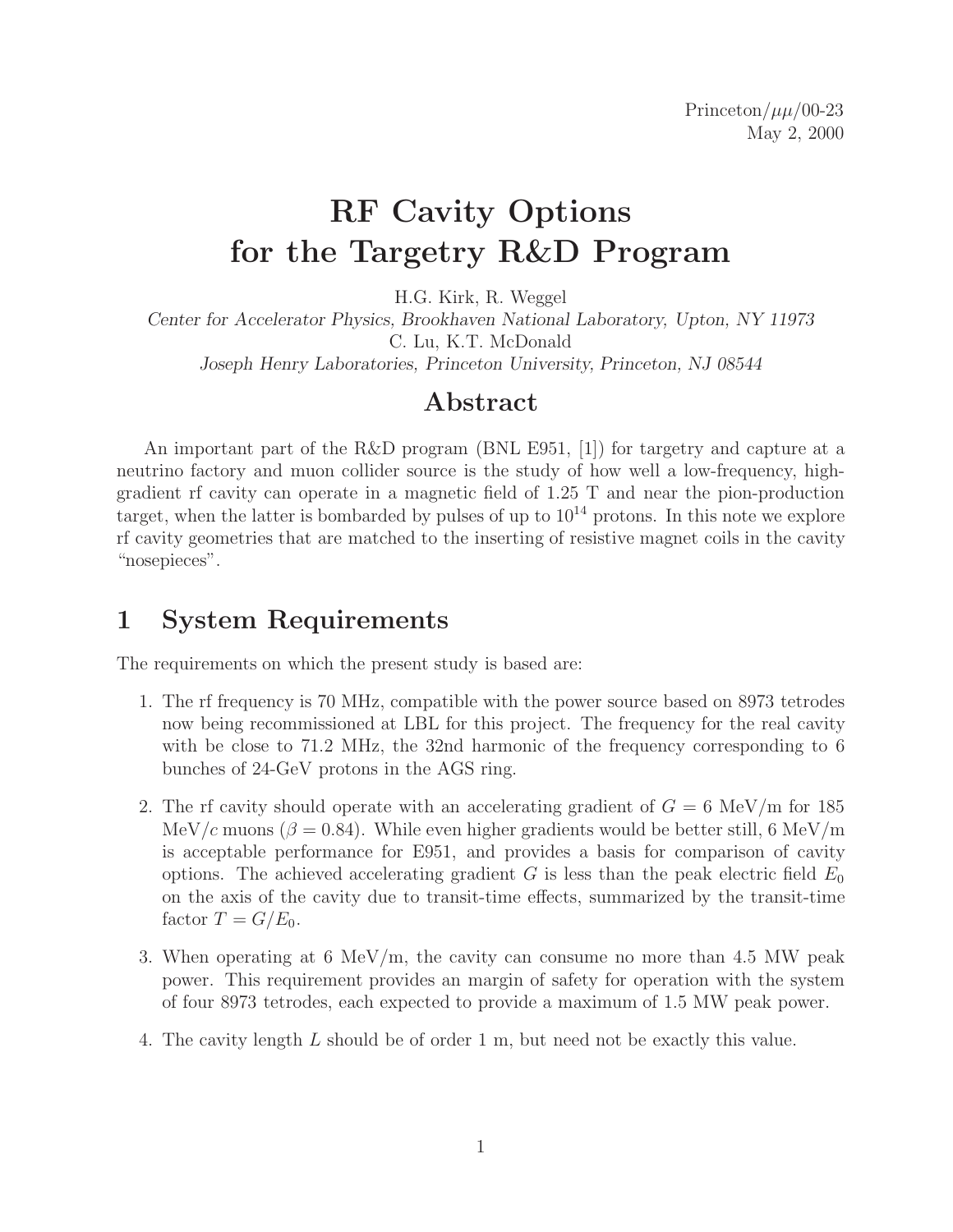5. Requirements 2-4 can be restated in terms of an effective shunt impedance per unit length  $Z_{\text{eff}}$  that includes the transit-time correction,

$$
Z_{\text{eff}} = \frac{ZT^2}{L}.\tag{1}
$$

Thus, if we desire an energy gain G per unit length (energy gradient), and use a cavity of length L, the peak electric field is  $E_0 = G/T$  and the power P required for this is

$$
P = \frac{E_0^2}{Z} = \frac{G^2}{ZT^2} = \frac{G^2L}{Z_{\text{eff}}}.
$$
\n(2)

Equivalently, to produce energy gradient  $G$  in a cavity of length  $L$  that consumes power P, the effective shunt impedance should be

$$
Z_{\text{eff}} = \frac{G^2 L}{P}.\tag{3}
$$

For example, for  $G = 6$  MeV/m, and  $P = 4.5$  MW, we need  $Z_{\text{eff}} = 8L$  M $\Omega/m$  for a cavity of length L in meters..

- 6. The cavity should provide an aperture of 30 cm radius for passage of the beam.
- 7. The peak electric field on the walls of the cavity should be as low as possible to minimize breakdown problems. The surfaces where the field is large should have as large a radius of curvature as possible.
- 8. The form of the cavity should permit insertion of solenoid magnet sections that can provide a nearly uniform field of 1.25 T along the beam axis. These magnets cannot be superconducting due to the high level of energy deposition in them from particles from the primary target of E951. The magnets will be resistive, and must be powered for long periods of time during conditioning of the cavity. To minimize the electrical power bill, the magnets should contain as much copper as possible, which in turn requires as much space as possible, outside a radius of 30 cm, for the magnets.

We used the program SUPERFISH [2] to assess the cavity performance reported below. Section 2 discusses cavities of the type we favor, a quarter section of which is shown in Fig 1. Section 3 considers two variants on the cavity geometry that appear to be less desirable for our application.

#### **2 Right Circular Cylinder Cavity with Iris**

The basic cavity geometry under consideration is that shown in Fig. 1, and is based on a right circular cylinder for simplicity of fabrication. The inner radius of the irises is taken to be fixed at 30 cm in accordance with requirement 6.

We began with a cavity of overall length  $L = 0.9$  m, and with nosepieces of radial extent  $\Delta R_N$  of only 15 cm. The latter is rather restrictive for placement of magnets within the nosepieces, so we explored the consequences of increasing the radial gap  $\Delta R_N$ .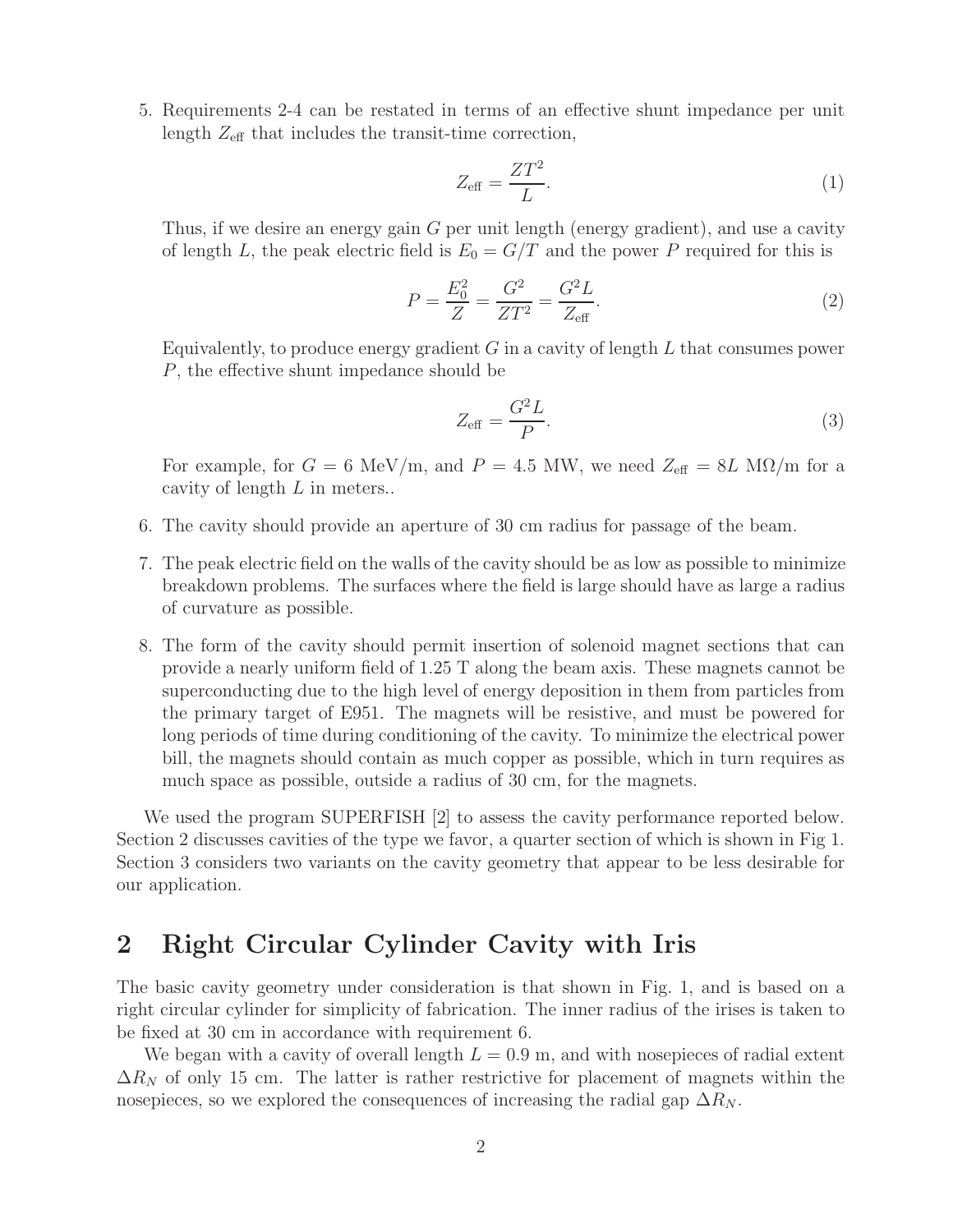

Figure 1: Quarter section of an rf cavity which is a right circular cylinder 80 cm long, with a 30-cm-radius iris and nosepieces of 25 cm radial extent.

All of the cavities studied satsified requirements 2 and 3, which are conveniently implemented in SUPERFISH via a constraint on the effective shunt impedance per unit length,  $Z_{\text{eff}}$ . As discussed below eq. (3), our requirement for a cavity of length  $L = 0.9$  m provide an accelerating gradient of 6 MeV/m using 4.5 MW power is that  $Z_{\text{eff}}$  be 7.2 M $\Omega$ /m.

As we increased  $\Delta R_N$ , we increased the radius of curvature of the nosepiece, but always maintained an annular flat of 1 cm radial exent. Thus, the radius of curvature is  $R_{\text{curv}}[m]$  $= (\Delta R_N - 0.01)/2.$ 

Table 1 summarizes the key parameters for a sequence of cavities of fixed length and accelerating gradient. As the radial exent of the nosepieces,  $\Delta R_N$ , increases, so does the gap distance,  $D_{\text{gap}}$ , between them. While a larger radial extent permits lower power magnets to be inserted in the nosepieces, the larger gap causes greater nonuniformities in the magnetic field. The larger radius of curvature associated with the larger radial extent of the nosepieces reduces the maximum electric field in the cavity, as is desirable.

We would like to maintain a large radial extent of the nosepiece, while reducing the gap between the nosepieces. This can be accomplished by reducing the overall length of the cavity. Table 2 presents a second sequence of calculations in which the radial extent  $\Delta R_N$ and the accelerating gradient are held fixed while the cavity length is varied. As expected, shorter cavity length L corresponds to shorter gap distance  $D_{\text{gap}}$ . However, shorter gap distance means higher peak electric field  $E_{\text{max}}$ .

The criteria for chosing the best design are not yet entirely clear. We need to weigh the advantages of lower peak field against the desire for reasonably uniform magnetic field and low magnet power consumption.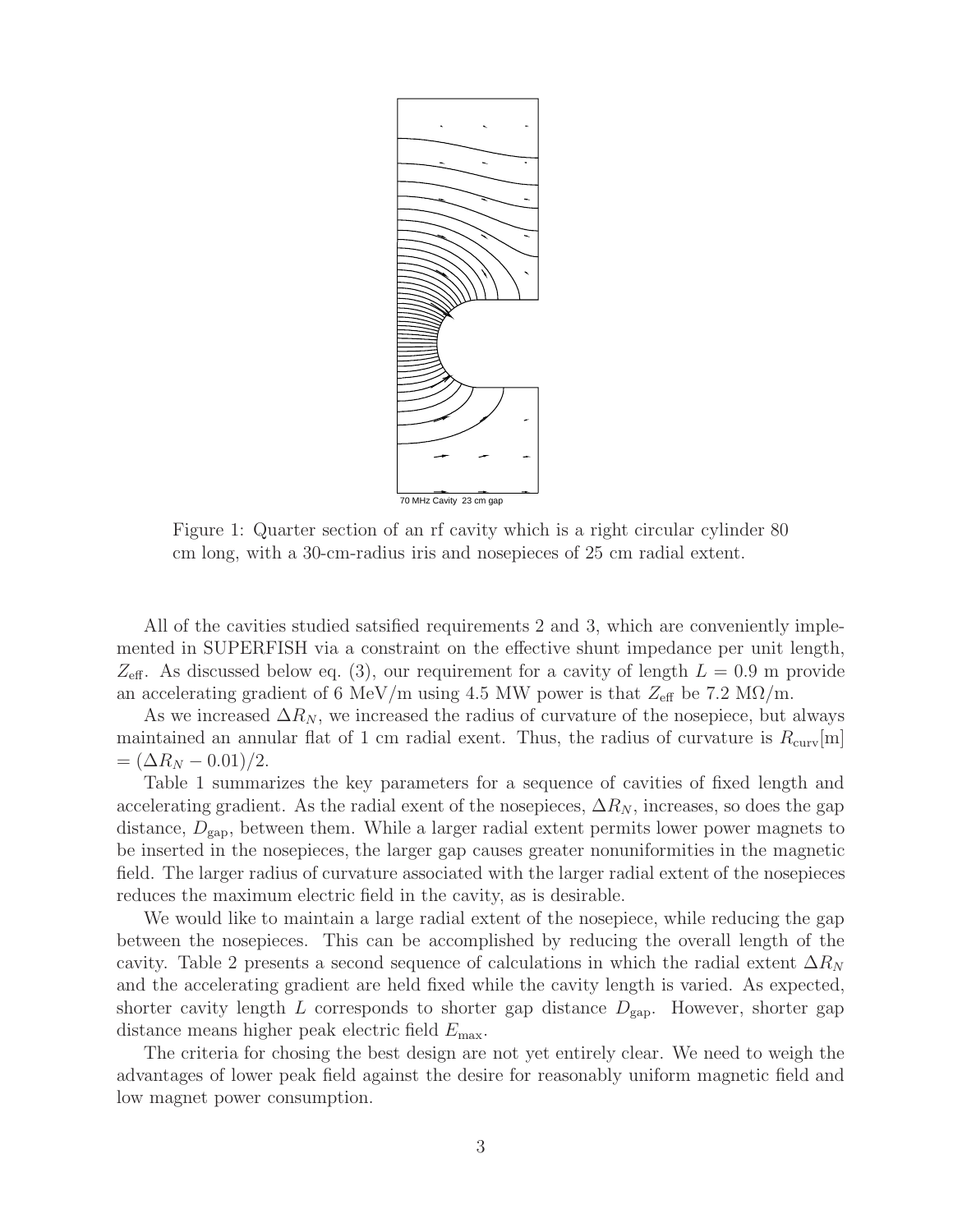|           | $\Delta R_N$ $R_{\text{outer}}$ $D_{\text{gap}}$ |           | T     | $E_{\rm max}$ |
|-----------|--------------------------------------------------|-----------|-------|---------------|
| $\rm(cm)$ | (cm)                                             | $\rm(cm)$ |       | (MV/m)        |
| 15        | 105.7                                            | 22.4      | 0.940 | 33.8          |
| 17        | 107.9                                            | 23.8      | 0.939 | 31.3          |
| 19        | 110.0                                            | 25.2      | 0.938 | 29.1          |
| 21        | 112.1                                            | 26.6      | 0.937 | 27.3          |
| 23        | 114.0                                            | 27.9      | 0.936 | 25.5          |
| 25        | 115.9                                            | 29.1      | 0.935 | 24.1          |

Table 1: Parameters of rf cavities that are 90 cm long, with effective shunt impedance per unit length of  $7.2 \text{ M}\Omega/\text{m}$ , operating at 4.5 MW so as to provide an accelerating gradient of 6 MeV/m.

From the present survey of cavity options we favor a cavity of length  $L = 80$  cm, and radial exent  $\Delta R_N$  of the nosepieces, as illustrated in Fig. 1. Table 3 lists the SUPERFISH input geomtry for this cavity, and Table 4 lists the SUPERFISH output summary.

Table 2: Parameters of rf cavities that have radial exent  $\Delta R_N = 25$  cm for the nosepieces and an accelerating gradient of 6 MeV/m.

|     |      | L $D_{\text{gap}}$ $R_{\text{outer}}$ $Z_{\text{eff}}$ |     | T     | $E_{\rm max}$ |
|-----|------|--------------------------------------------------------|-----|-------|---------------|
|     |      | $(cm)$ (cm) (cm) (cm)                                  |     |       | (MV/m)        |
| 70  | 16.7 | 108.5 5.6                                              |     | 0.952 | 28.9          |
| 80  | 22.5 | 112.2                                                  | 6.4 | 0.943 | 26.2          |
| 90  | 29.1 | 115.9                                                  | 7.2 | 0.935 | 24.1          |
| 100 | 36.8 | 119.7                                                  | 8.0 | 0.923 | 22.7          |

### **3 Other Cavity Geometries**

We explored two variants of cavity geometry besides that shown in Fig. 1.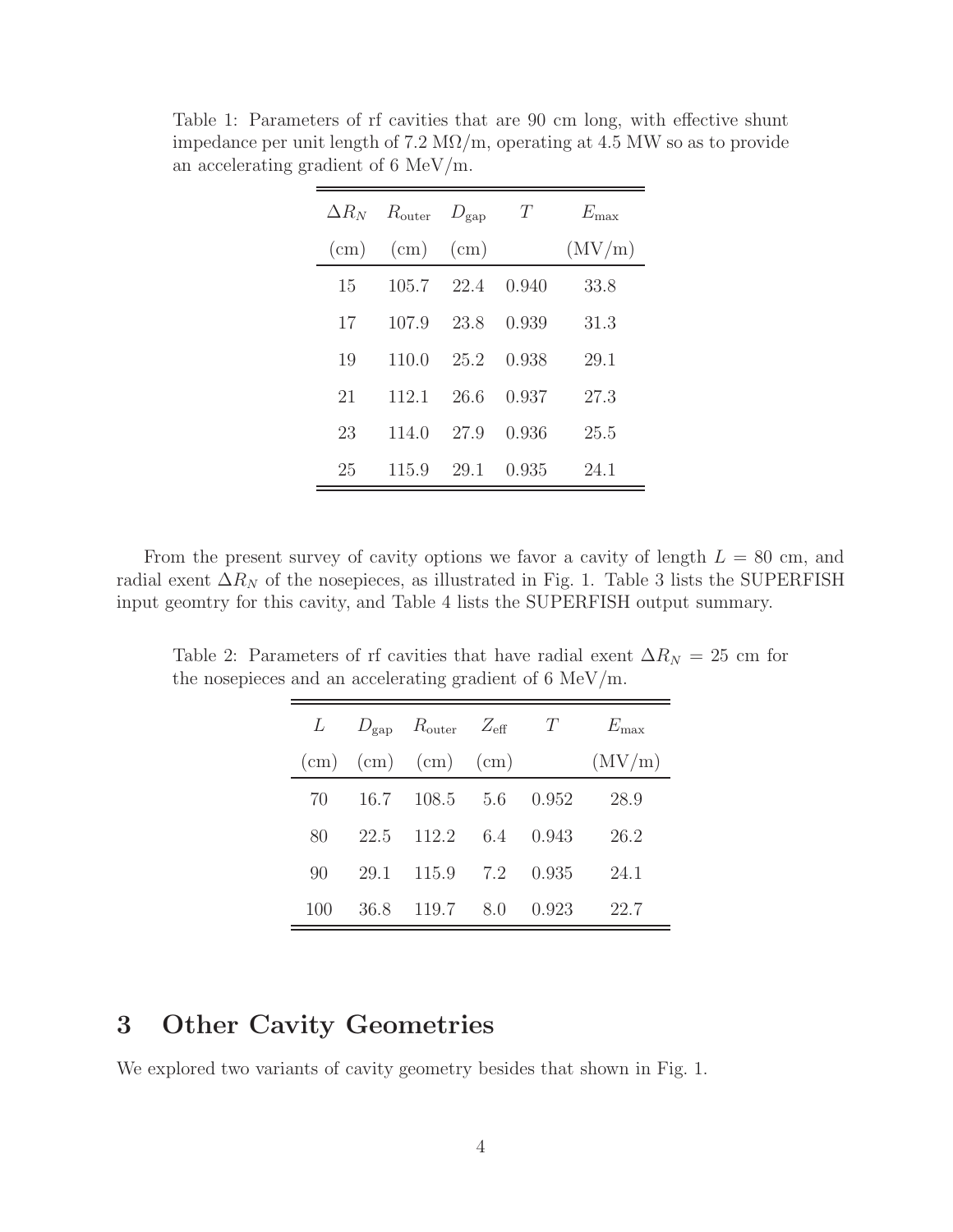Table 3: The SUPERFISH input geometry for the cavity shown in Fig. 1.

```
70 MHz Cavity 23 cm gap Full length 80 cm
$reg nreg=2, dx=1.0, xmax= 40.0, ymax= 112.15, npoint=11, ndrive=1 $
$po x= 0.0, y= 0.0 $$po x= 0.0, y= 112.15 $
$po x = 40., y = 112.15 $
$po x = 40., y = 55. $
$po x = 23.232, y = 55. $
$po nt=2, x0= 23.232, y0= 43., r= 12., theta= 180. $
$po x= 11.232, y= 42. $
$po nt=2, x0 = 23.232, y0 = 42., r = 12., theta= 270. $
$po x = 40., y = 30. $
$po x = 40., y = 0.0 $
$po x= 0.0, y= 0.0 $$reg npoint=1 $
$po x= 0.0, y= 112.15. $
```
#### **3.1 Rounded Cavity**

It is often favorable to build cavities with more rounded outer walls. Here, we considered a cavity of overall length  $L = 80$  cm, radial extent  $\Delta R_N = 25$  cm for the nosepieces, and accelerating gradient of 6 Mev/m, as shown in Fig. 2. We found that rounding the outer walls required reducing the gap distance  $D_{\text{gap}}$  to 20.0 cm, which pushed the peak electric field up to 28.7 MV/m. This is 2 MV/m higher than the case of the 80-cm-long cavity based on a right circular cylinder, and so does not seem preferable.

#### **3.2 Cavity with No Irises**

An option that is conceivable in a muon beam is a cavity with no irises, such as that shown in Fig. 3. This will have a greatly reduced peak electric field compared to the cavities with irises.

We considered only cavities of overall length 80 cm, and inner radii of 55 cm to allow for a 30-cm-radius beam and 25 cm of magnet coils. First, we kept the gap distance fixed at  $D_{\text{gap}} = 22 \text{ cm}$ , but this requires 8.4 MW of power to achieve an acclerating gradient of 6 MeV/m.

A gap distance of  $D_{\text{gap}} = 31.5 \text{ cm}$ , as shown in Fig. 3 is required to reduce the power consumption to the nominal 4.5 MW when the accelerating gradient is  $6 \text{ MeV/m}$ . This large gap is unfavorable for the magnetic field uniformity.

#### **4 Cavity Plus Magnets**

Figure 4 shows a possible configuration for the rf cavity together with pulsed and continuous copper magnets for E951, using the rf cavity shown in Fig. 1. The dc magnets consume 1.1 MW to provide an average field of 1.25 T along the cavity axis.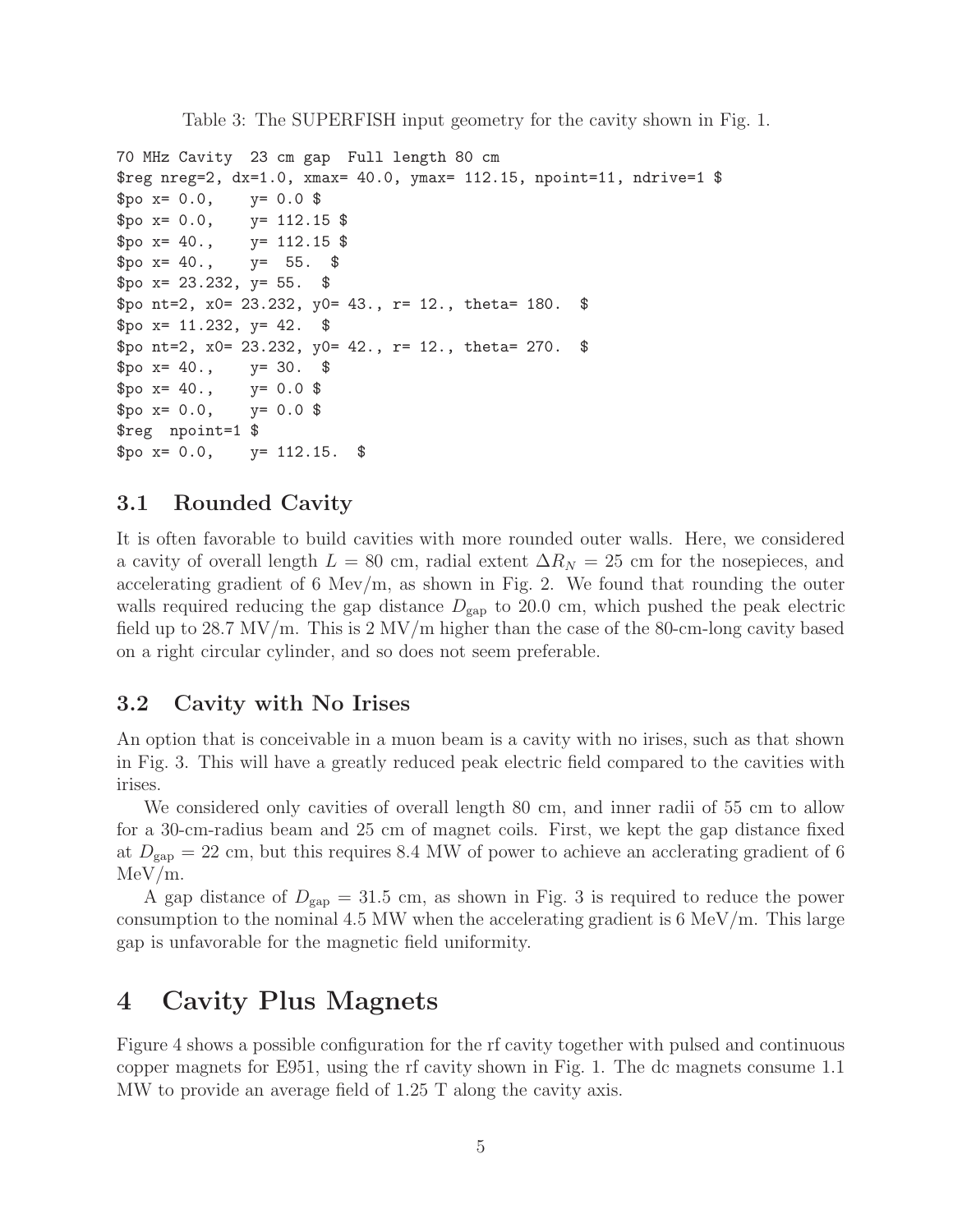

Figure 2: Quarter section of an rf cavity similar to that of Fig. 1 but with rounded outer walls.



Figure 3: Quarter section of an rf cavity derived from the design of Fig. 1 but with no irises. The beam would pass through the walls of the cavity.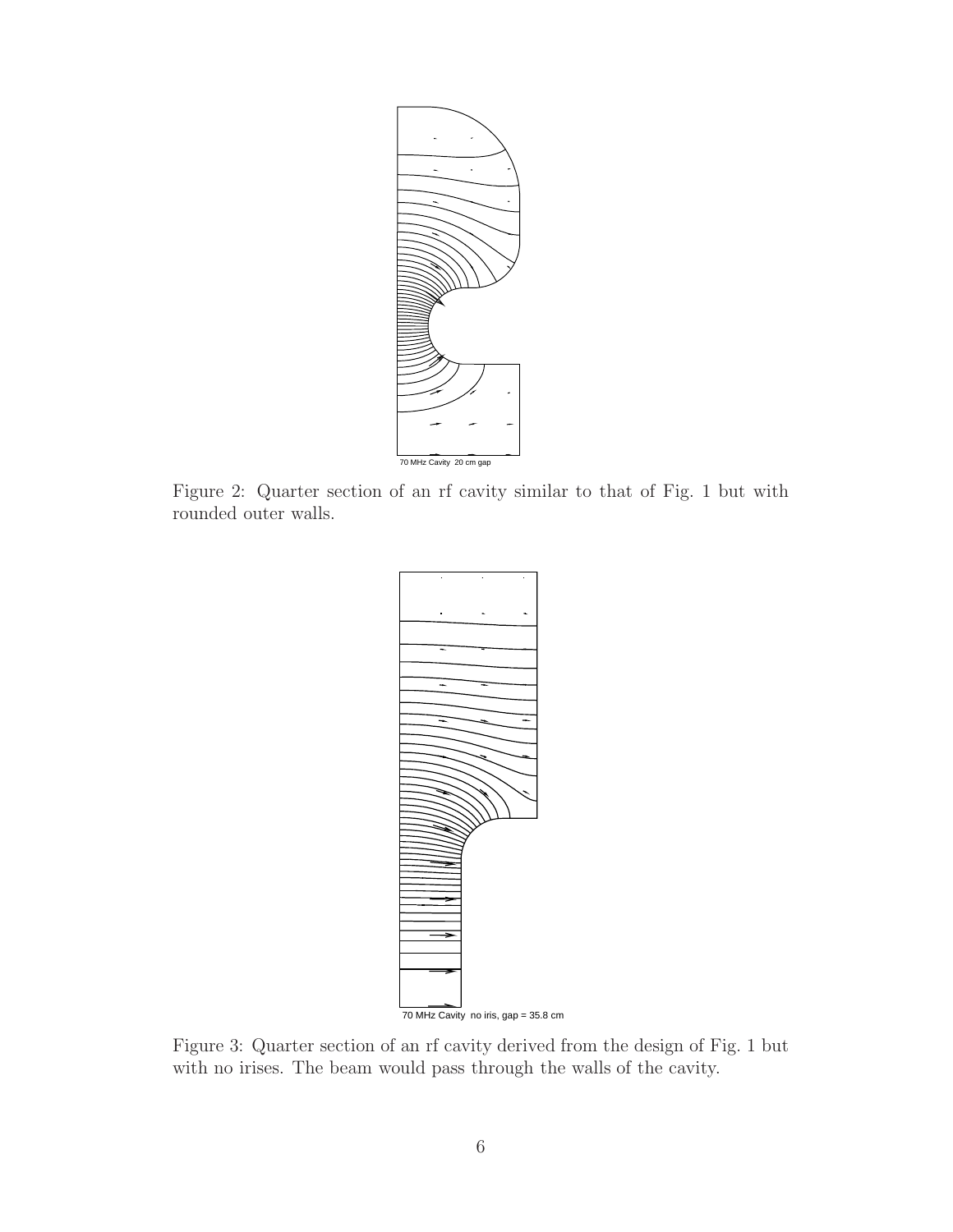Table 4: The SUPERFISH results for the cavity shown in Fig. 1.

\*\*\*\*\*\*\*\*\*\*\*\*\*\*\*\*\*\*\*\*\*\*\*\*\*\*\*\*\*\*\*\*\*\*\*\*\*\*\*\*\*\*\*\*\*\*\*\*\*\*\*\*\*\*\*\*\*\*\*\*\*\*\*\*\*\*\*\*\*\*\*\*\*\*\*\*\*\*\* \* POISSON/SUPERFISH GROUP OF CODES (RELEASE 4.00) \* \* Copyright (c) 1965,1991 The Regents of the University of California \* \*\*\*\*\*\*\*\*\*\*\*\*\*\*\*\*\*\*\*\*\*\*\*\*\*\*\*\*\*\*\*\*\*\*\*\*\*\*\*\*\*\*\*\*\*\*\*\*\*\*\*\*\*\*\*\*\*\*\*\*\*\*\*\*\*\*\*\*\*\*\*\*\*\*\*\*\*\*\* PROB. NAME = 70 MHz Cavity 23 cm gap Full length 80 cm Full cavity length [2L] = 80.0000 cm Diameter = 224.3000 cm Mesh problem length [L] = 40.0000 cm Full drift-tube gap  $[2g] = 22.4640$  cm Beta  $= 0.8400000$  Proton energy = 790.952 MeV Frequency  $[f]$  (starting value =  $70.000$ ) =  $70.028908$  MHz Eo normalization factor (CON(74)=ASCALE) for  $1.000 \text{ MV/m} = 8248.9$ Stored energy [U] for mesh problem only = 5712.84766 mJ Power dissipation [P] for mesh problem only = 55634.36 W  $Q(2.0*pi*f(Hz)*U(J)/P(W)) = 45182$ Transit time factor  $[T] =$  0.94332 Shunt impedance [Z] mesh problem only,  $((Eo * L) * * 2/P) =$  2.87592 Mohm Shunt impedance per unit length  $[Z/L]$  =  $7.190 \text{ Mohn/m}$ Effective shunt impedance per unit length  $[Z/L*T*T] = 6.398$  Mohm/m Magnetic field on outer wall  $=$  2210 A/m Hmax for wall and stem segments at  $z= 40.00$ ,  $r= 55.00$  cm = 3875 A/m Emax for wall and stem segments at  $z= 11.32$ ,  $r= 44.41$  cm = 4.119 MV/m > Beta T Tp S Sp g/L Z/L 0.83999997 0.94332 0.07936 0.27230 0.18179 0.280800 7.189801 ISEG zbeg rbeg zend rend Emax\*epsrel Power df/dz df/dr > (cm) (cm) (cm) (cm) (MV/m) (W) (MHz/mm) Wall-----------------------------------------------------------------------Wall > 2 0.0000 112.1500 40.0000 112.1500 0.0209 14787.4033 0.0000 -0.0525 > 3 40.0000 112.1500 40.0000 55.0000 0.3140 25487.8047 -0.0869 0.0000 > 4 40.0000 55.0000 23.2320 55.0000 1.1628 8953.6846 0.0000 -0.0262 > 5 23.2320 55.0000 11.2320 43.0000 4.1193 5708.3193 0.1081 0.0602 > 6 11.2320 43.0000 11.2320 42.0000 3.9935 112.0921 0.0111 0.0000 > 7 11.2320 42.0000 23.2320 30.0000 4.0672 569.7812 0.0814 0.0392 > 8 23.2320 30.0000 40.0000 30.0000 0.7561 15.2754 0.0000 0.0011 Wall----------------------------------- Total = 55634.3633 --------------Wall

# **5 References**

[1] J. Alessi *et al.*, *An R&D Program for Targetry at a Muon Collider*, proposal to the BNL AGS (Sept. 1998), http://puhep1.princeton.edu/mumu/target/targetprop.ps